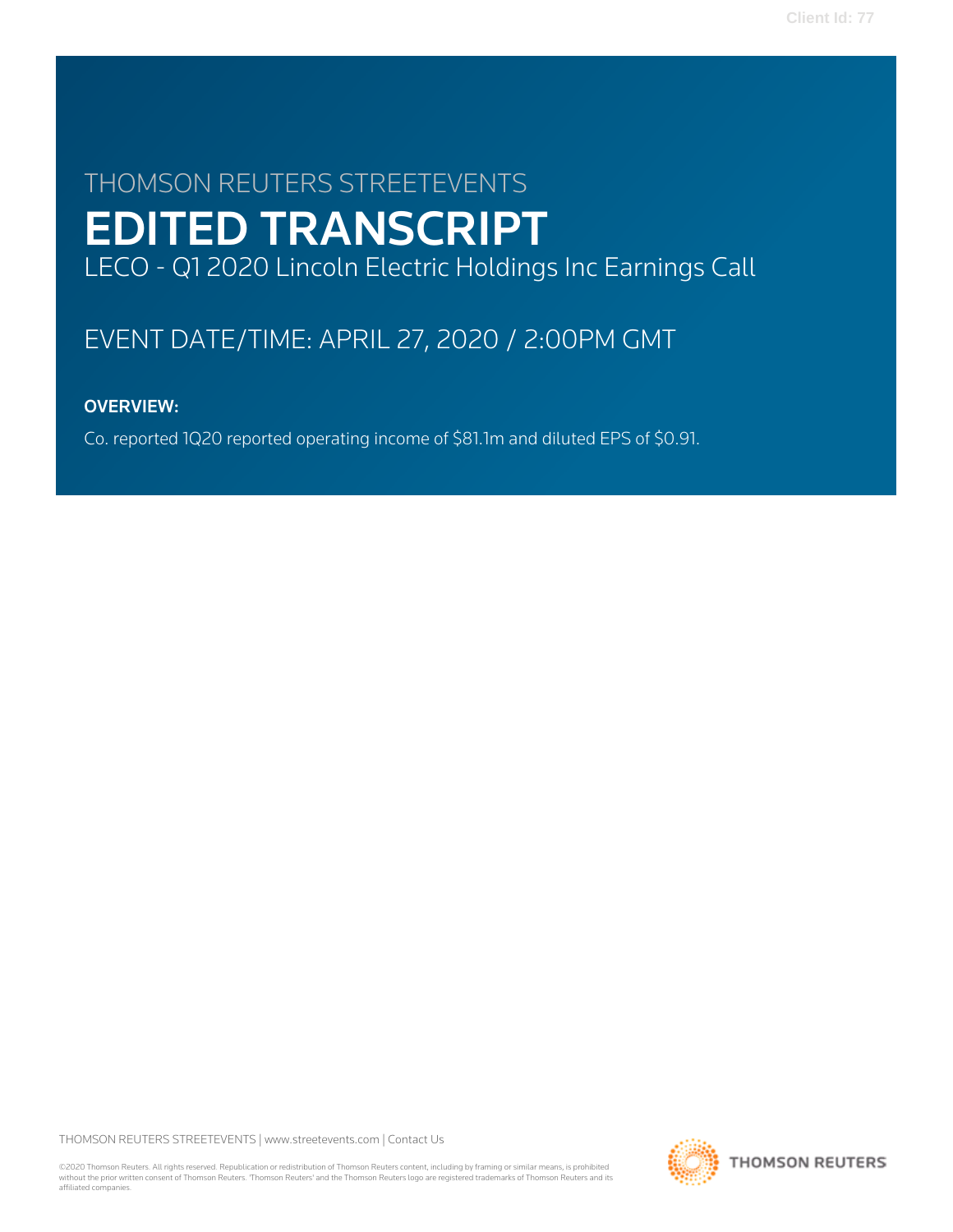#### **CORPORATE PARTICIPANTS**

**[Amanda H. Butler](#page-1-0)** Lincoln Electric Holdings, Inc. - VP of IR & Communications **[Christopher L. Mapes](#page-2-0)** Lincoln Electric Holdings, Inc. - Chairman, President & CEO **[Gabriel Bruno](#page-4-0)** Lincoln Electric Holdings, Inc. - Executive VP, CFO & Principal Accounting Officer **[Vincent K. Petrella](#page-3-0)** Lincoln Electric Holdings, Inc. - EVP

### **CONFERENCE CALL PARTICIPANTS**

**[Christopher M. Dankert](#page-11-0)** Longbow Research LLC - Research Analyst **[Joseph John O'Dea](#page-7-0)** Vertical Research Partners, LLC - Partner **[Mircea Dobre](#page-9-0)** Robert W. Baird & Co. Incorporated, Research Division - Associate Director of Research and Senior Research Analyst **[Nathan Hardie Jones](#page-8-0)** Stifel, Nicolaus & Company, Incorporated, Research Division - Analyst **[Robert Cameron Wertheimer](#page-5-0)** Melius Research LLC - Founding Partner, Director of Research & Research Analyst of Global Machinery and Cannabis **[Robert Stephen Barger](#page-13-0)** KeyBanc Capital Markets Inc., Research Division - MD and Equity Research Analyst **[Saree Emily Boroditsky](#page-6-0)** Jefferies LLC, Research Division - Equity Analyst **[Walter Scott Liptak](#page-12-0)** Seaport Global Securities LLC, Research Division - MD & Senior Industrials Analyst

#### **PRESENTATION**

#### **Operator**

Ladies and gentlemen, thank you for standing by, and welcome to the Lincoln Electric Holdings, Inc. First Quarter 2020 Earnings Conference Call. (Operator Instructions) Please be advised that today's conference is being recorded. (Operator Instructions)

<span id="page-1-0"></span>I would now like to hand over the conference to your speaker today, Amanda Butler, Vice President of Investor Relations. Thank you, and please go ahead, ma'am.

#### **Amanda H. Butler** - Lincoln Electric Holdings, Inc. - VP of IR & Communications

Thank you, Chris, and good morning, everyone. Welcome to Lincoln Electric's 2020 First Quarter Conference Call. We released our financial results earlier today, and you can find our release as an attachment to this call's slide presentation as well as on the Lincoln Electric website at lincolnelectric.com in the Investor Relations section.

Joining me on the call today is Chris Mapes, Lincoln's Chairman, President and Chief Executive Officer; Vince Petrella, Executive Vice President; and Gabe Bruno, our Chief Financial Officer. Chris will begin the discussion with an overview of our first quarter results, and together with Vince, will discuss Lincoln's management of COVID-19. Gabe will cover the first quarter performance in more detail. And following our prepared remarks, we are happy to take your questions.

Before we start our discussion, please note that certain statements made during this call may be forward-looking, and actual results may differ materially from our expectations due to a number of risk factors. A discussion of some of the risks and uncertainties that may affect our results are provided in our press release and in our SEC filings on Forms 10-K and 10-Q.

In addition, we discuss financial measures that do not conform to U.S. GAAP. A reconciliation of non-GAAP measures to the most comparable GAAP measure is found in the financial tables in our earnings release, which again is available in the Investor Relations section of our website at lincolnelectric.com.

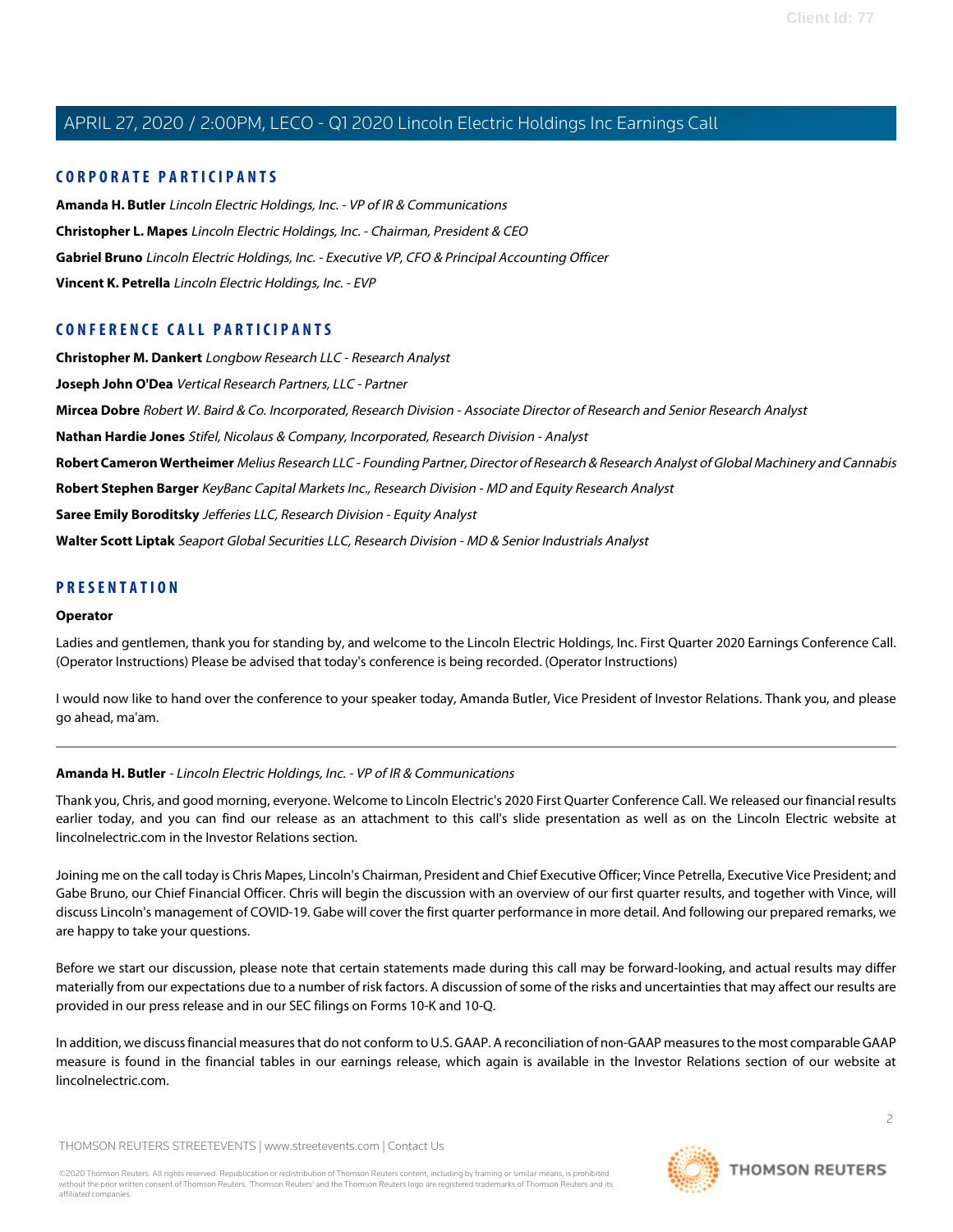And with that, I'll turn the call over to Chris Mapes. Chris?

#### <span id="page-2-0"></span>**Christopher L. Mapes** - Lincoln Electric Holdings, Inc. - Chairman, President & CEO

Thank you, Amanda. Good morning, everyone. Before we get started, I'd like to thank Vince for his outstanding contributions as CFO at Lincoln Electric. Vince has stepped down as our CFO, but is continuing to work with us to ensure a smooth transition.

I would like to formally introduce Gabe Bruno, our new CFO, who has been with Lincoln for 25 years and brings a wealth of knowledge and experience to the position. Vince and Gabe will be leading the call with me today.

Looking at the first quarter, we continued to operate through the quarter as an essential infrastructure sector business across substantially all of our facilities and achieved solid margin and return performance in an increasingly challenging environment.

Despite first quarter sales declining 7.5%, our adjusted operating income margin declined only 40 basis points to 12.6% on favorable mix, price/cost and benefits of our cost reduction actions. This resulted in an 18.2% decremental margin performance in the quarter.

Adjusted earnings per share decreased 14.5% to \$1 per share. Cash flow generation reflected seasonality, but free cash flow improved versus the prior year. Returns remained strong with ROIC at 19.7%.

We also returned \$140 million to shareholders through a combination of our 4% higher dividend payout rate and \$110 million in share repurchases in the quarter. As we ended the quarter, we benefit from a strong balance sheet and ample liquidity as we ready the business for more challenging conditions ahead.

Moving to Slide 4. Our employees have shown great resilience and perseverance maintaining operations during this time. Across the organization, our priority has been keeping our teams safe while we serve customers. We have aggressively implemented new procedures that include the CDC and World Health Organization recommended best practice hygiene and sanitation protocols, entry and exit screenings, social distancing, and have implemented flexible and remote working arrangements, in addition to many other actions. We continue to monitor guidance from federal and local authorities. We're actively adopting new measures as recommended.

Secondarily, the focus of first quarter operations was to maintain a steady supply of product, which we achieved. Our teams established local and regional operational contingency measures. We expedited select raw materials as needed and built excess inventory ahead of potential supply chain disruptions or mandated closures.

During the quarter, our 5 Chinese facilities were closed for approximately 1 month due to government-mandated shutdowns, but orders resumed to normalized levels by early March. The balance of our global business did not experience any material impact from COVID-19 until mid-March, when many of our global locations instituted aggressive new procedures to protect employee safety while continuing to serve customers.

As demand compressed significantly during the last 2 to 3 weeks of March, we're expecting more challenging operating conditions in the second quarter. An increase in customer facility closures and the continued risk of possible supply chain disruptions are expected to result in lower operating activity and higher inefficiencies in the business.

Moving to Slide 5. Looking at organic sales trends in the first quarter. Our 2 welding segments contracted, while Harris sales increased on higher retail channel and HVAC activity. All regions saw a further deceleration in demand as the COVID-19 impact late in the quarter compressed an already challenged industrial sector, which prompted an expansion in our cost reduction actions.

Looking at products. Both consumables and automation organic sales declined at a low double-digit percent rate, and equipment systems declined by a mid- single-digit percent rate. Generally, most end market sectors continued to compress at a double-digit percent rate. Since mid-March, we've seen a significant deceleration in demand. April month-to-date sales orders have trended in the low 40% range, primarily due to customer closures.

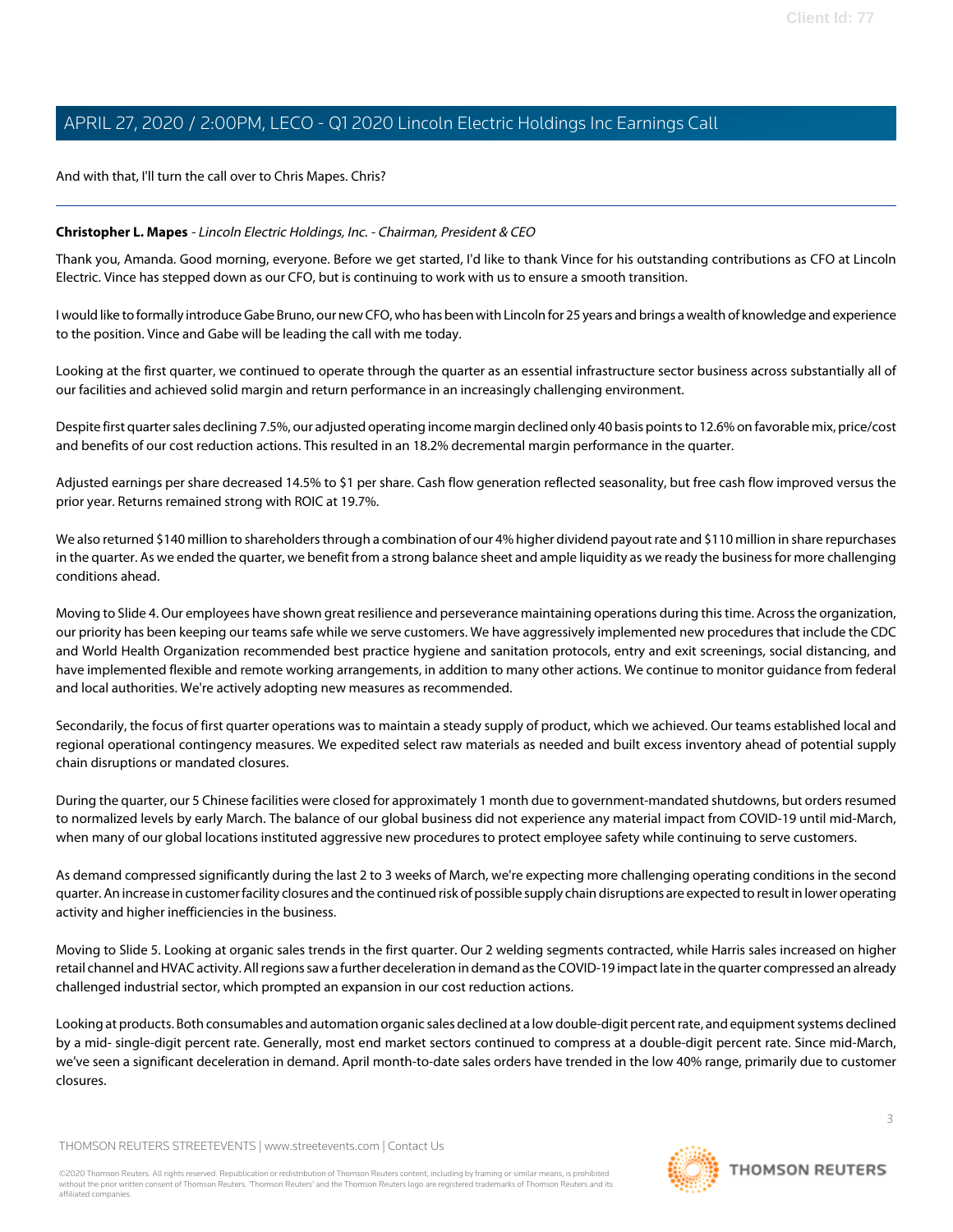Our order patterns appear to have troughed over the last 3 weeks. And while there is limited visibility and uncertainty from customers and government discussions around partial reopenings, the data suggests that the second quarter should be the trough in demand.

While each down cycle is unique and the shape of the recovery is unknown, we've outlined some of the recent prior peak-to-trough historical performance across our main end markets to provide perspective. Generally, declines have been in the mid-30% range and have compressed over 12 to 18 months with an equivalent recovery time frame.

<span id="page-3-0"></span>And now I will turn the call over to Vince to outline the actions we have taken to mitigate the impact of lower demand in our business.

#### **Vincent K. Petrella** - Lincoln Electric Holdings, Inc. - EVP

Thank you, Chris. Turning to Slide 6. We expanded our cost reduction actions in the quarter and are benefiting from prior actions that eliminated travel, discretionary spending and froze new hiring and wages. In the first quarter, we achieved approximately \$7 million in benefits, primarily from temporary actions.

In April, we significantly reduced hours to 32 hours per week in our main U.S. operations, eliminated overtime, and we have deferred all wage increases. In the quarter, we commenced the rationalization and closure of 3 manufacturing facilities and further reduced headcount to align with demand.

Our actions are now expected to realize \$40 million to \$45 million in annualized cost savings in 2020, of which 45% is expected to reflect permanent cost reductions. We expect to exit 2020 generating between \$6 million and \$7 million in permanent cost savings per quarter. We incurred \$6.5 million in pretax rationalization charges in the first quarter, and anticipate incurring an additional \$10 million to \$15 million in rationalization charges through the balance of the year.

We are prepared for further cost reductions and will determine the appropriate timing of implementation as the second quarter progresses. The lack of visibility on timing and the shape of the recovery has led us to carefully phase-in cost reduction actions over time.

Turning to Slide 7. We are confident in our ability to navigate through this challenging period. Disciplined, conservative management of our balance sheet provides us with an investment-grade profile at 1.85x gross debt-to-EBITDA, which positions us well below our 3.5x gross debt-to-EBITDA debt covenants.

We have ample room to endure a severe contraction in demand and are confident in our current liquidity position. We benefit from ample liquidity of \$477 million in cash and available credit lines and expect to generate cash flows from reductions in working capital.

As in past cycles, cash flow generation remains strong, and we expect greater than 100% cash conversion. In addition, our long-term debt maturity -- our first long-term debt maturity is in August 2025.

Moving to Slide 8. We have made temporary adjustments to our capital allocation plan. We are now prioritizing capital investment spending to cost reductions, new products and growth initiatives. This reduces our 2020 CapEx plan by approximately 15%, which is now estimated to be in the \$55 million to \$65 million range.

We do continue to evaluate M&A activity opportunistically, focused primarily on tuck-in assets. We're also maintaining our dividend program, but we have temporarily suspended share repurchases after spending \$110 million in buybacks in the first quarter. We expect to resume repurchases when we start to see business conditions improve.

Before I pass the call to Gabe to cover the first quarter results in some more detail, I would like to extend my thanks to our investors and analysts who I've worked with over the years. It has been a pleasure and an honor to work with all of you. I would also like to congratulate Gabe on his new role, and I am confident that he will build upon the accomplishments Lincoln has achieved and will successfully help navigate the organization through this period, while staying focused on our long-term strategic goals. Gabe?

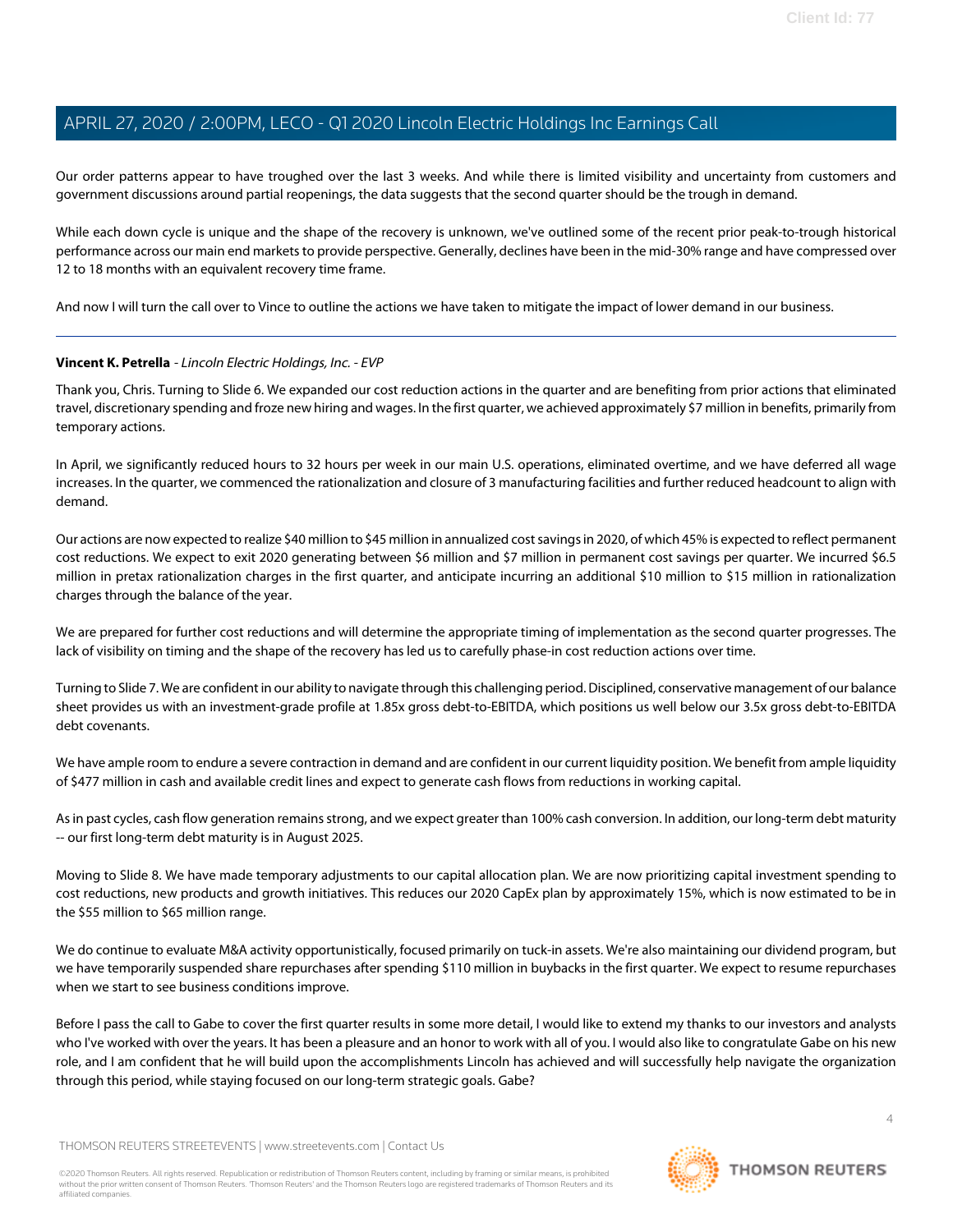#### <span id="page-4-0"></span>**Gabriel Bruno** - Lincoln Electric Holdings, Inc. - Executive VP, CFO & Principal Accounting Officer

Thank you, Vince, and hello, everyone. Moving to Slide 9. Our consolidated first quarter sales decreased 7.5%, led by an 8.6% decline in volumes from lower demand in our welding segments. Our first quarter gross profit margin was generally steady with prior year due to positive price/cost, favorable mix and the benefits of cost reduction actions.

Our SG&A expense declined 6.7% in dollar terms, driven by lower employee costs and discretionary spending. The SG&A ratio increased 20 basis points to 21.3% of sales.

Reported operating income decreased 14.2% to \$81.1 million or 11.5% of sales. Operating income results included approximately \$7.3 million in special item charges related to rationalization and asset impairments, primarily from severance related to our International Welding cost reduction activities. Excluding these special items, adjusted operating income decreased 10.5% to \$88.4 million or 12.6% of sales, a 40 basis point decline versus the prior year.

Acquisitions had a 40 basis point dilutive impact to our adjusted operating income margin in the quarter. Solid margin performance reflected favorable mix, lower costs and the benefits of cost reduction actions.

Our first quarter reported and adjusted effective tax rate was 26.8% compared with 23.1% in the prior year period or 22.9% on an adjusted basis. The increase in the first quarter's effective tax rate was primarily due to discrete items and mix of earnings. We expect the balance of our average 2020 effective tax rate to be in the mid-20% range, considering the future mix of earnings and anticipated extent of discrete tax items.

First quarter diluted earnings per share decreased 18.8% to \$0.91 compared with \$1.12 in the prior year. On an adjusted basis, diluted earnings per share decreased 14.5% to \$1, benefiting \$0.05 from share repurchases.

Now moving to the segments on Slide 10. Americas Welding segment's first quarter adjusted EBIT dollars declined 13.5% to \$70.7 million. The adjusted EBIT margin declined 90 basis points to 15.9% as positive price/cost, favorable mix, lower costs and the benefits from cost reduction actions helped mitigate lower volumes and acquisitions. Excluding acquisitions, the EBIT margin would have declined 20 basis points.

Looking at the top line, Americas Welding sales declined 8.6%, primarily due to 8.2% lower volume. Both equipment and consumable organic sales declined at a high single-digit percent rate and automation declined at a mid-teens percent rate.

Moving to Slide 11. The International Welding segment's adjusted EBIT decreased 50.4% to \$6.6 million, and the adjusted EBIT margin declined 270 basis points to 3.3%. Volume declines in Europe and Asia Pacific offset benefits of cost reduction activities and lower discretionary spending.

Moving to the Harris Products Group. First quarter adjusted EBIT increased 18.8% to \$12.5 million. The adjusted EBIT margin increased 200 basis points to 14.3% on higher volumes from the retail channel, favorable mix and from continued improvement in operational excellence.

With that, I would like to turn the call over to Chris before we take questions.

#### **Christopher L. Mapes** - Lincoln Electric Holdings, Inc. - Chairman, President & CEO

Thank you, Gabe. We're managing the business with tremendous flexibility and agility, given the need to ensure the safety of our employees, customers and communities, while continuing to operate and serve customers who have mission-critical applications. We've also acted swiftly to align our business to lower demand and are prepared to implement further measures as we monitor the progress of the second quarter.

Our product development and commercial initiatives have continued to advance as well in the quarter. Our Harris Products Group team designed, developed, manufactured and delivered a customized gas distribution system in 5 days that delivers oxygen to individual patient beds at a New

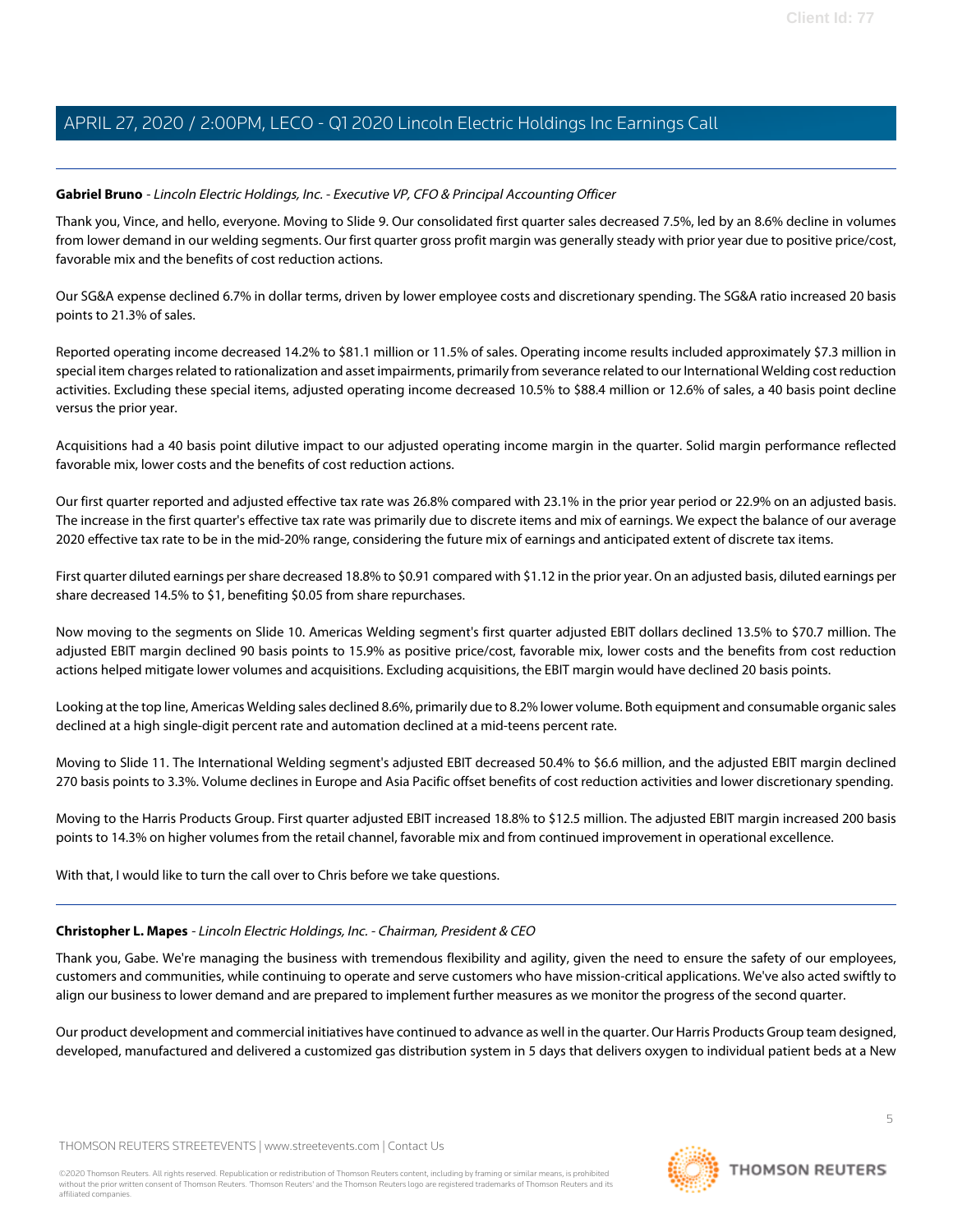York City field hospital. The Harris team continues to provide gas, oxygen regulators and systems to help health care and government agencies respond to the COVID-19 threat.

In a new era of social distancing and travel restrictions, our North American commercial team rapidly deployed a new digital platform to engage our customers in live product demonstrations and educational webinars. Year-to-date, we've engaged over 5,000 customers worldwide online and will be using digital solutions to support the launch of 30 new products this year.

We are confident in our ability to navigate this unprecedented challenge with the strength of our balance sheet, strong cash flow generation and the continued commitment and dedication of our global teams. Thank you, and I will now pass the call back to the operator for questions.

### **QUESTIONS AND ANSWERS**

#### **Operator**

<span id="page-5-0"></span>(Operator Instructions) And our first question comes from the line of Rob Wertheimer with Melius Research.

**Robert Cameron Wertheimer** - Melius Research LLC - Founding Partner, Director of Research & Research Analyst of Global Machinery and Cannabis

Really just trying to -- and I know this gets a little bit granular, but you gave some good commentary on orders. I'm trying to figure out whether this is the bottom and how that compares to kind of your worst months or worst weeks or whatever in '09? Can you sort of compare and contrast the 2 time periods and depth of order downturn? And then really how you're trying to manage through it? It seems as though you're doing a nice sort of look at staged responses, depending on how things play out. But are you anticipating as deep and as long a downturn?

#### **Christopher L. Mapes** - Lincoln Electric Holdings, Inc. - Chairman, President & CEO

Yes, Rob, this is Chris. Look, I appreciate the question. As you can imagine, it is -- it's a challenging window to try to evaluate the data and be able to understand how we think we may trend here over the next several weeks. But as I compare it to '08 and '09, the -- certainly, the change that we saw in the dynamic in the business was the swiftness of the downturn. So when the business globally started to turn down, and we saw that in the middle part of March, it turned down pretty materially. And then as we shared with you today, down in the low 40% from a global welding perspective, where we sit today. We've been tracking this data pretty diligently, I'd say, for the last 60, 90 days. We were seeing the impacts of COVID-19 very early with our China operations. Our 5-day, 10-day and 15-day trend appears to show a bottoming at this level. I'd like to see some more of that data to get more confidence in it. That's why I'd like to see this data over the next 2 to 3 weeks, maybe trend that data in towards the middle part of May to see if we've got some confidence that we have bottomed and beginning to see an upturn from the data. Certainly, this time versus '08 and '09, the drop was more swift, more material. And that certainly is a change from that prior pattern. But I've got a lot of confidence in our ability to navigate through the cycle. We've got a great balance sheet. Our teams have done a great job in a very challenging environment. Certainly, one of the differences for the leadership team this time versus '08 and '09 is, quite frankly, managing the importance of employee health. And that creates a different dynamic when you're trying to operate as an essential business around the world. Certainly, as we continue to watch the data here over the next few weeks, we'll keep that front of mind. We've got to make sure we're continuing to invest in all processes to ensure that employee safety. We'll continue to watch the data here over the next 3 to 4 weeks and hopefully see some improvements in that data as we're migrating through Q2.

#### **Operator**

And our next question comes from the line of Saree Boroditsky with Jefferies.

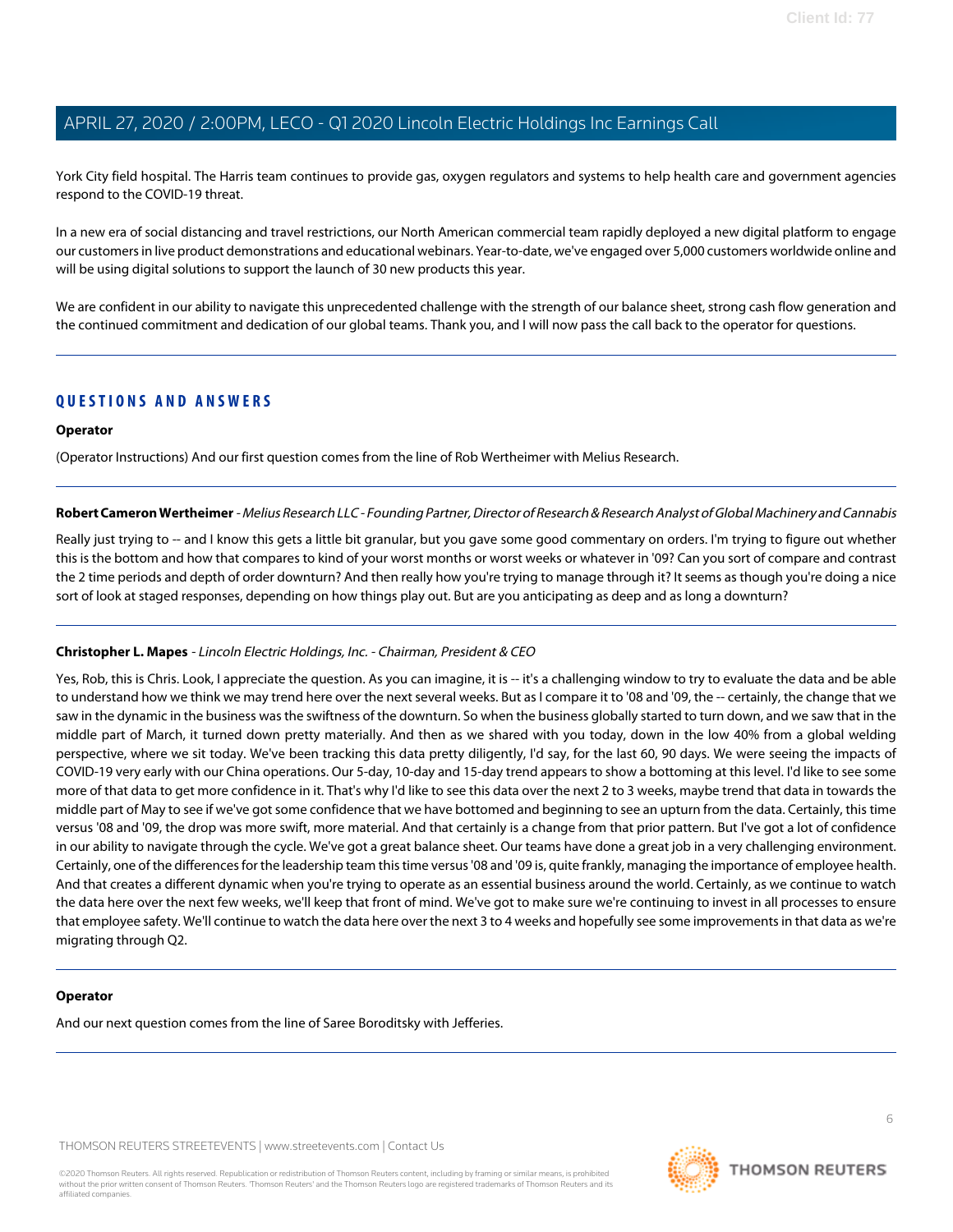#### <span id="page-6-0"></span>**Saree Emily Boroditsky** - Jefferies LLC, Research Division - Equity Analyst

Sorry, can you hear me?

**Christopher L. Mapes** - Lincoln Electric Holdings, Inc. - Chairman, President & CEO

Yes.

#### **Saree Emily Boroditsky** - Jefferies LLC, Research Division - Equity Analyst

Congratulations to Vincent Gabe on your new role.

#### **Gabriel Bruno** - Lincoln Electric Holdings, Inc. - Executive VP, CFO & Principal Accounting Officer

Thank you.

#### **Saree Emily Boroditsky** - Jefferies LLC, Research Division - Equity Analyst

You mentioned order levels reaching normalized levels in China in early March. Do you think you can apply what you saw in China to other regions? And if so, when would you expect order levels to normalize?

#### **Christopher L. Mapes** - Lincoln Electric Holdings, Inc. - Chairman, President & CEO

Well, it's difficult for us to imply that the order dynamics that we saw in China are going to replicate across our larger businesses in Europe and United States. Certainly, in China, within 30 to 45 days, we saw those order numbers move back to a more normalized level, more normalized level being plus or minus 5% versus prior year. And certainly happy that we have seen that business provide that type of recovery.

If you were to imply that across the rest of the business, that would say we should probably have over the next 30 to 45 days, recovery back in our European businesses, our EMEA business as well as our U.S. business. But at this point, it's just too challenging for us to extrapolate that across our portfolio at Lincoln Electric, and that's why we're going to continue to evaluate the data, determine whether we start to see that improvement or if we need to take further actions to mitigate a longer downturn in demand in those markets.

#### **Saree Emily Boroditsky** - Jefferies LLC, Research Division - Equity Analyst

I appreciate that. And then just within the 40% order decline in April, can you provide some color on what you saw by end market or region? And are you seeing any impact from destocking?

#### **Christopher L. Mapes** - Lincoln Electric Holdings, Inc. - Chairman, President & CEO

Well, I can't say that I've seen or we have enough context to know about any destocking levels. I would tell you that as you would expect, with the virus starting in Asia Pac, where we start to see that China business return to normalized levels, the impact was earlier in Europe, and we actually now have seen the Europe numbers be slightly more favorable than the average, and we'd see the Americas number slightly unfavorable to the average, but we certainly believe that's just more of the trending of the impact from the pandemic within those businesses.

And then from an end market perspective, obviously, when you've seen these demand numbers drop that swiftly, and with what we're seeing in the marketplace, not surprising that automotive and transportation and heavy industries have been significantly hit by the impact.

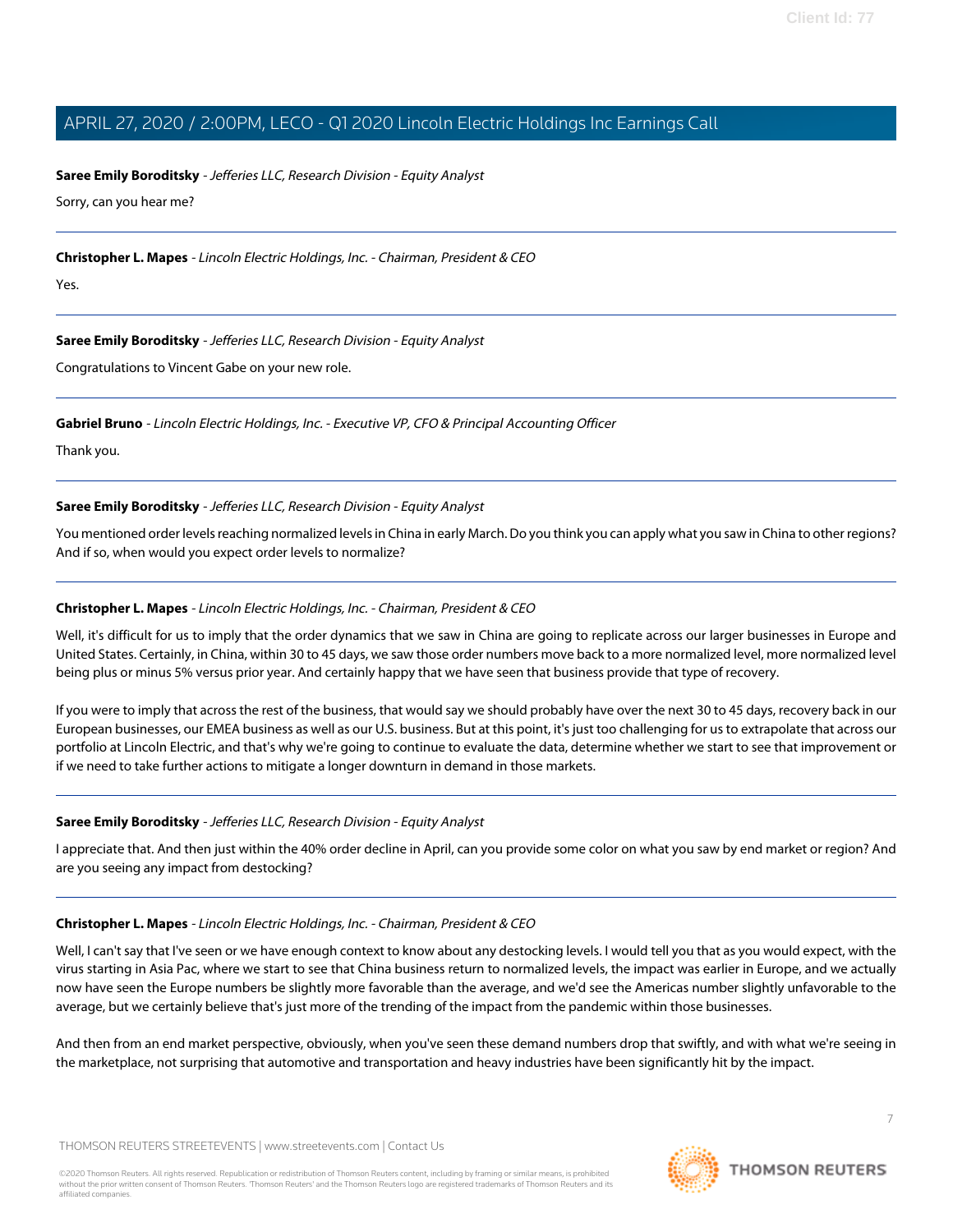#### **Operator**

And our next question comes from the line of Joe O'Dea with Vertical Research.

#### <span id="page-7-0"></span>**Joseph John O'Dea** - Vertical Research Partners, LLC - Partner

Congrats and best wishes to you, Vince, and congratulations on your new role, Gabe.

#### **Gabriel Bruno** - Lincoln Electric Holdings, Inc. - Executive VP, CFO & Principal Accounting Officer

Thank you.

#### **Joseph John O'Dea** - Vertical Research Partners, LLC - Partner

The first question just related to margins. Of the \$40 million to \$45 million in 2020 cost savings, can you talk about how that flows through from a cadence perspective and anything you're willing to say in terms of expectations around decremental margins in the second quarter?

#### **Gabriel Bruno** - Lincoln Electric Holdings, Inc. - Executive VP, CFO & Principal Accounting Officer

So Joe, this is Gabe. As we've disclosed, 45% of their overall cost savings we've identified is permanent. So expect that -- more of an acceleration of temporary savings as we progress into the second quarter, and then the trajectory into the balance of the year. And that's going to be driven by our alignment to demand. So expect more, as Vince had identified \$7 million in the first quarter, expect that kind of trajectory into the second.

When you think about decrementals and assuming our current level of volumes, which Chris has mentioned, we've disclosed in the low 40s, we would expect decrementals in the 35% to 45% range. You saw the first quarter was pretty healthy at 18.2%. And we've been pretty aggressive in identifying and progressing with cost savings, but that's the framework that we're working towards.

#### **Joseph John O'Dea** - Vertical Research Partners, LLC - Partner

That's really helpful. And any thoughts then in terms of -- I mean, I know it's really tough to call the demand side of things, but based on what you're doing on the cost front, we go from 18% then into the 35% to 45% range and then how that could sort of look in the back half as more of the cost actions start to materialize?

#### **Gabriel Bruno** - Lincoln Electric Holdings, Inc. - Executive VP, CFO & Principal Accounting Officer

I think in general, it's so difficult, Joe, to project out with the volume assumptions we see. In that framework, we just believe that's a reasonable framework for us to monitor.

#### **Joseph John O'Dea** - Vertical Research Partners, LLC - Partner

Sure. No, I appreciate that. You gave some helpful context in terms of declines if we go back to the '08, '09 period and overall down 30%. When we look at sort of the 12 months post that trough, revenue was up 20%. And can you talk about kind of the trends that you have seen? And maybe what you would expect to see out of recovery with respect to equipment demand versus consumables demand? I think presumably consumables leading out, but generally, how long then equipment demands could lag that with maybe some CapEx sensitivity in the early days of a recovery?

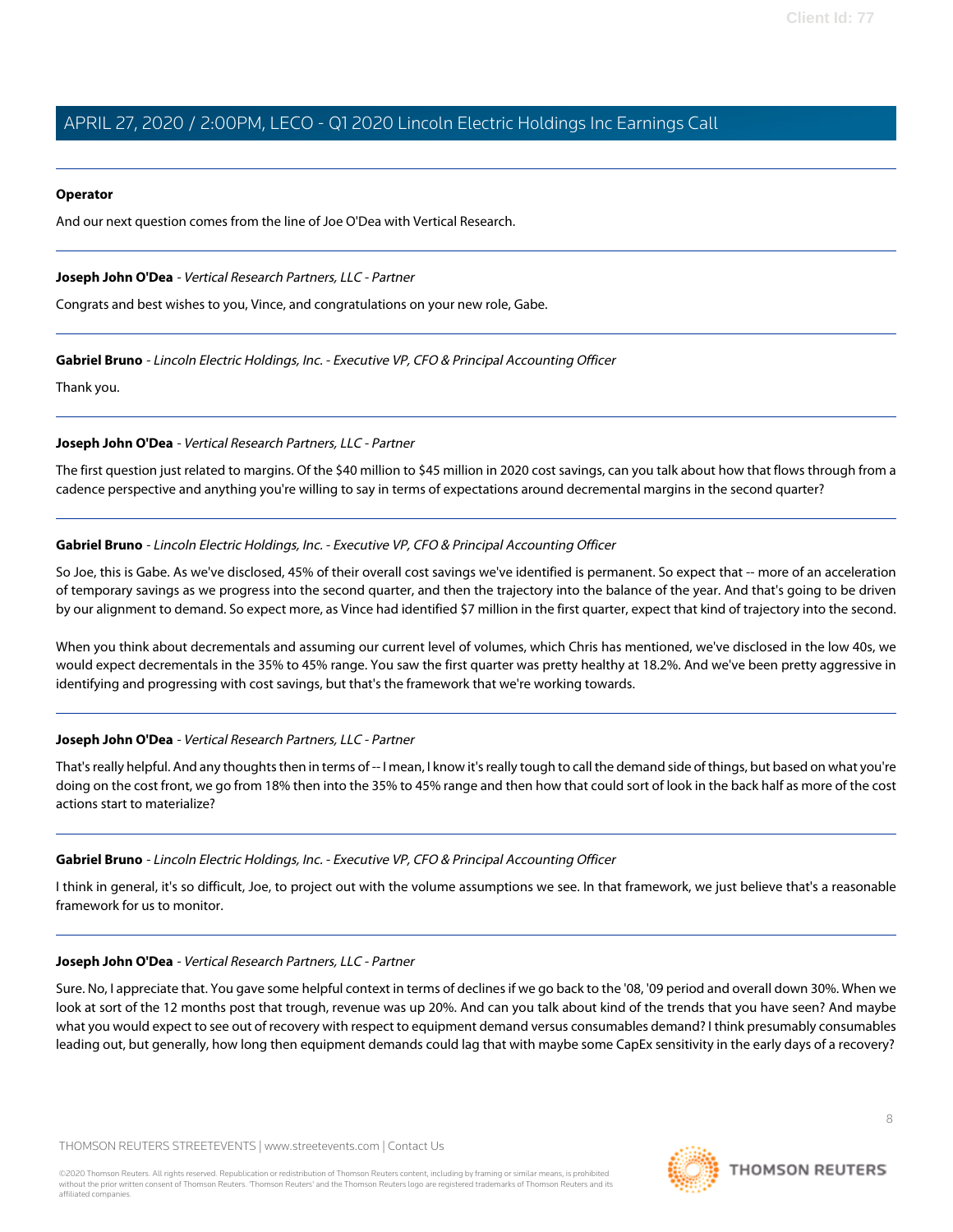#### **Christopher L. Mapes** - Lincoln Electric Holdings, Inc. - Chairman, President & CEO

Well, I think part of that will depend significantly about the shape of that recovery, which at this point in time is very difficult for us to estimate. We've been very committed to continuing to invest in our new product development at this point in the cycle and will continue to be.

I think if you go back and look at '08 and '09, one of the real success stories for Lincoln Electric was our ability to continue to invest in new products. And then when we were coming out of that cycle, bring those new products to the marketplace and even extend our positioning in the marketplace from a solutions perspective. But the swiftness down of this particular downturn could lead someone to believe that if it migrates out and whether you would say that -- forget about the shape of the recovery that when you are moving from that recovery, certainly, some of the support that's been provided out in the marketplace and certainly a continued low cost of capital, we should be able to see some of those investments in solutions, especially those investments that people are looking for productivity. So I'm still feeling very good about the fact when we do migrate into the recovery phase that the equipment portion of that should be able to migrate in more quickly than maybe what we've seen previously. I'm probably also feeling that way because of our positioning in the marketplace. We have 2 or 3 products that we brought into the marketplace in the last 6 to 9 months that are doing very, very well. I expect those to continue to do well. And again, as we mentioned in my prepared remarks, we have several new products that we intend to bring to the marketplace in 2020. And most of those new products are centered around the equipment portfolio.

#### **Joseph John O'Dea** - Vertical Research Partners, LLC - Partner

Got it. And then I just want to ask one more on oil and gas and down 33%, 14% to 16%, 15% of your revenue exposure. Can you just remind us with the breakout of kind of upstream, midstream, downstream, but then also how you think about this from a sort of structural perspective and risks to, in particular, upstream based on the regular volatility that we've seen in that market?

#### **Christopher L. Mapes** - Lincoln Electric Holdings, Inc. - Chairman, President & CEO

Well, when we think about our mix within oil and gas, we've got about 16% or 18% that's upstream; we've 55%, 60% that's around midstream and our downstream assets are somewhere around 20% to 25%. That's really the way we think about the mix within the portfolio. Obviously, the very recent shock within the global oil industry is just now permeating around the world. Certainly, they're experiencing some dynamics within the marketplace that they've never seen. We have seen some large projects that have already been postponed. We've seen some of that impact across our portfolio. But I would still say very early for us to understand what the longer-term dynamics may be in oil and gas. Other than generally, when they've had cycles, we've seen those cycles tend to be elongated versus what we would say a normalized cycle would be. So what I mean by that is we kind of think about those cycles being 12 to 18 months, when I tend to think about oil and gas, I think about them being slightly longer as it takes to return to more of a recovery. But very early in the oil price shock and what's going on in that marketplace for us to get more comfort about what the outlook appears to be for that segment.

#### <span id="page-8-0"></span>**Operator**

And our next question comes from the line of Nathan Jones with Stifel.

### **Nathan Hardie Jones** - Stifel, Nicolaus & Company, Incorporated, Research Division - Analyst

I'd just like to start with a question on the potential for further cost reduction actions. I think you said as 2Q '20 progresses. Can you talk about maybe what the decision points are along the way there, what you would need to see to enact further cost cutting actions? And what kind of levers there are to pull there?

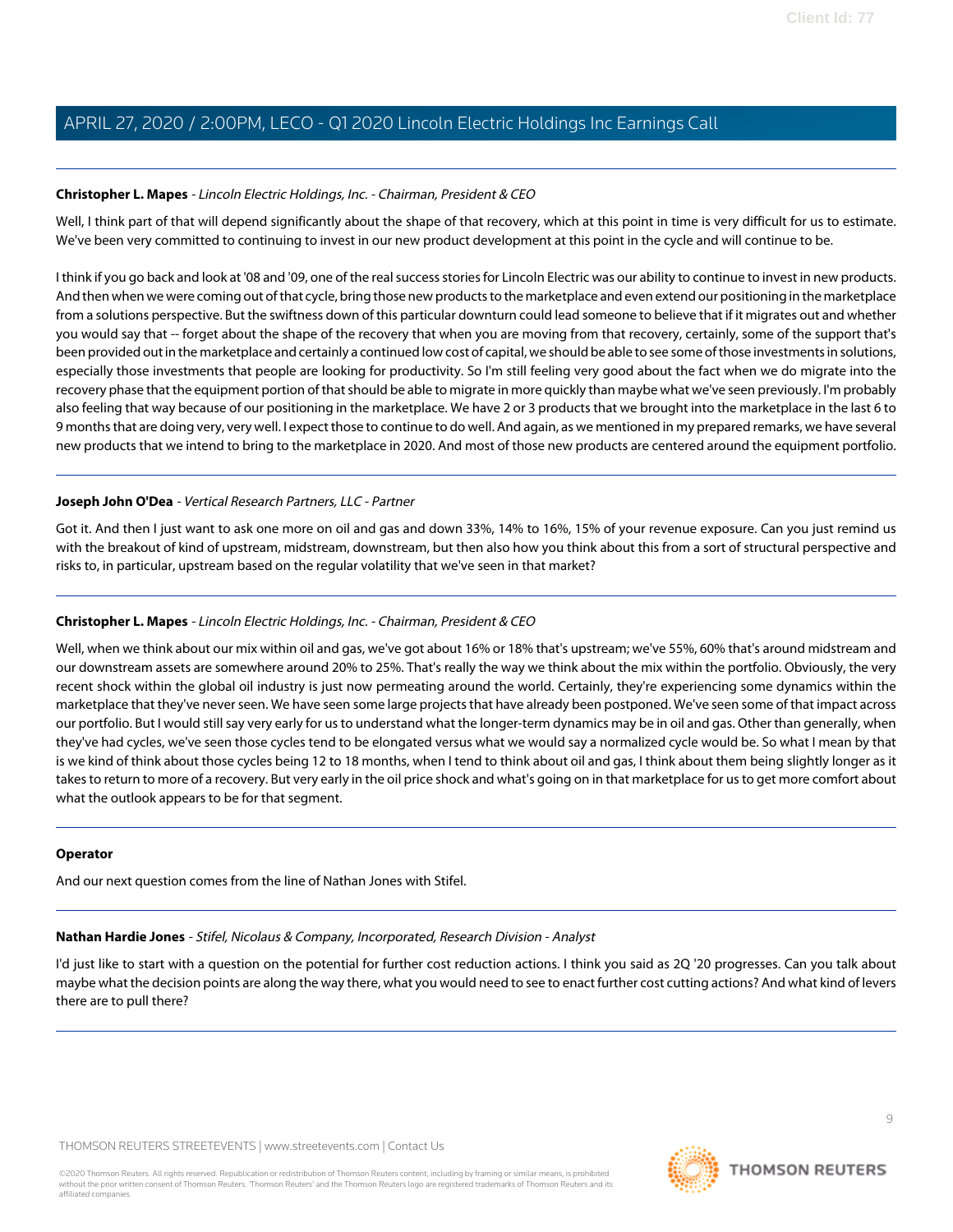#### **Christopher L. Mapes** - Lincoln Electric Holdings, Inc. - Chairman, President & CEO

Well, I would tell you that what we intend to do is continue to migrate this demand profile. I mentioned earlier, the 5, 10, 15-day trends that we're seeing within the global welding portion of the marketplace. We need to begin to see some improvements within that data as we're exiting May and some material improvements in that data as we migrate into the early portions of June. And that's the data that I'll be looking for in determining whether we've got to move forward with further actions within the business.

We have evaluated a couple of structural opportunities that we might look at accelerating as unfortunately, it would probably require us to take more employee cost actions across the business. And that would probably be the 2 levers that we would be reviewing at implementing. And as you can imagine, those would have very little impact in Q2 themselves, most of that impact would be improvements we'd be trying to drive in the business in Q3 and Q4 of this year.

#### **Nathan Hardie Jones** - Stifel, Nicolaus & Company, Incorporated, Research Division - Analyst

Okay. And then a couple of questions around cash. Can you talk about the decision to repurchase shares in 1Q '20? I know you said you're suspending them going forward. And then just any other things that you're doing here to manage cash? I'm thinking particularly about receivables, collection, whether you've seen any extension on that side, whether you foresee any issues with your customers actually being able to pay their bills here at the moment?

#### **Vincent K. Petrella** - Lincoln Electric Holdings, Inc. - EVP

Yes, Nathan, this is Vince. So as far as our decision to purchase shares in the first quarter, we found the share price to be very attractive and very compelling from a repurchase perspective and decided to suspend that program temporarily until we have better visibility in terms of the recovery that we expect to occur this year from this COVID-19-imposed compression in the industrial space.

From a cash management perspective, we're very closely monitoring our working capital components, very carefully reviewing our receivable and DSO on a geographic and end market and customer basis. We're managing our payables carefully, and these are the times that we're reviewing our cash flows and cash management activities on a very close basis.

#### **Nathan Hardie Jones** - Stifel, Nicolaus & Company, Incorporated, Research Division - Analyst

Have you seen any issues? Or are any stretching out of DSOs or anything like that so far?

#### **Gabriel Bruno** - Lincoln Electric Holdings, Inc. - Executive VP, CFO & Principal Accounting Officer

No. From a macro perspective, our DSOs are holding up very well. There are anecdotal and specific cases of issues, but nothing that has risen to the level of affecting the group in a material way.

#### <span id="page-9-0"></span>**Operator**

And our next question comes from the line of Mig Dobre with Baird.

**Mircea Dobre** - Robert W. Baird & Co. Incorporated, Research Division - Associate Director of Research and Senior Research Analyst

Just want to go back to your April comments. I want to make sure that I understand this properly. Americas maybe declining a little bit more than that 40% average. International, I think you mentioned a little bit less. Any color on how Harris is progressing in April?

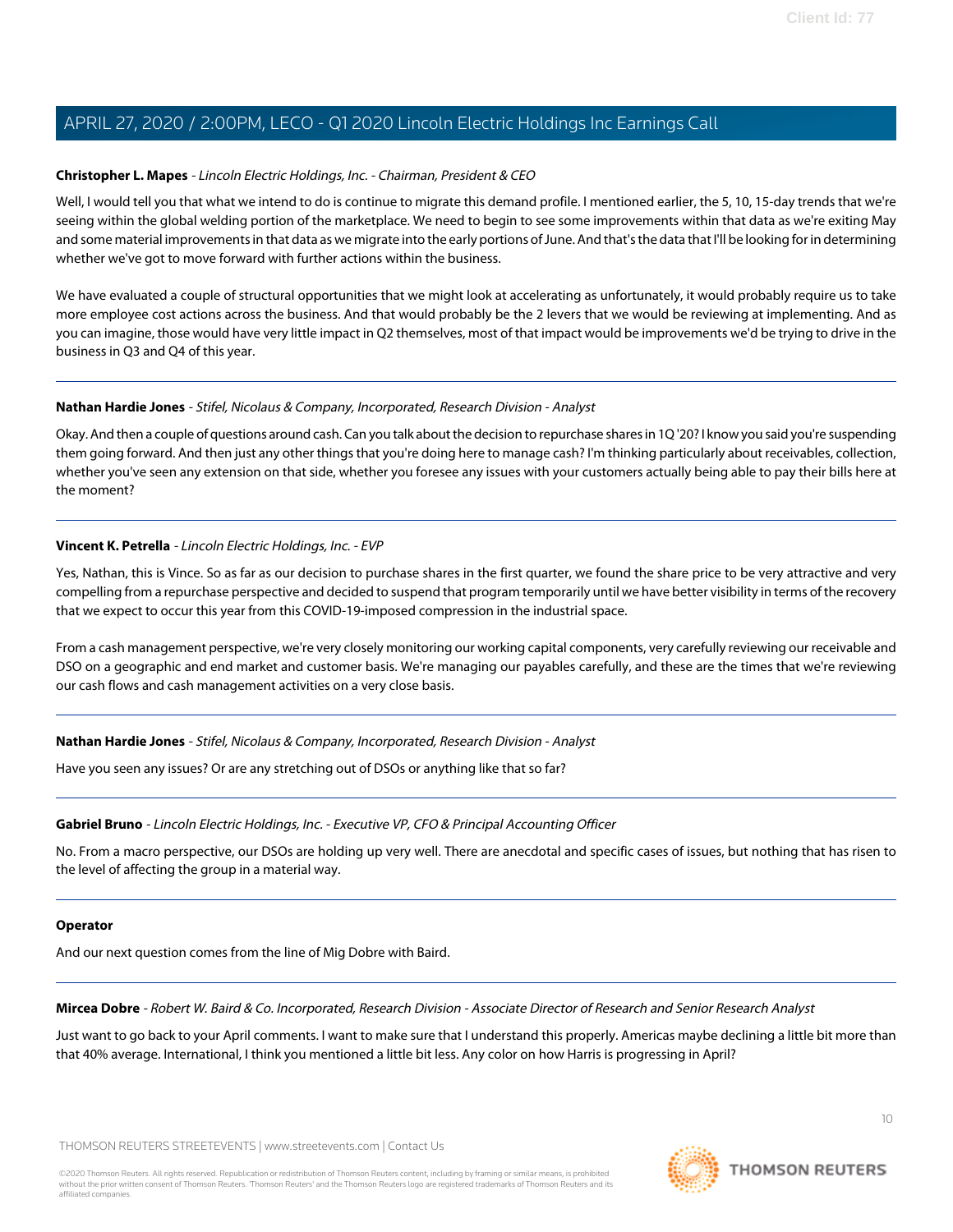#### **Christopher L. Mapes** - Lincoln Electric Holdings, Inc. - Chairman, President & CEO

Mig, Harris has held up maybe just slightly a little bit better than the average, maybe a little bit better than our International business. Not surprising when you think about the segments that it is participating with. Obviously, it's got an element within that business, which is welding, but it's also got an HVAC component associated with that as well as a small component in medical applications, our oxygen regulators and some of the technologies that we've developed around that piece. So that portion of the business certainly has held up a little bit better, but we are seeing that downturn in demand also in the Harris business at this point.

#### **Gabriel Bruno** - Lincoln Electric Holdings, Inc. - Executive VP, CFO & Principal Accounting Officer

And Mig, I would just add that we're seeing the same kind of trending from a relative perspective. So Harris was holding up better than the welding businesses in the first quarter and into the latter half of March, but we're certainly seeing a step down year-over-year in Harris, but not quite to the levels that we've pointed out for the Welding segment.

#### **Mircea Dobre** - Robert W. Baird & Co. Incorporated, Research Division - Associate Director of Research and Senior Research Analyst

Understood. And then you give us perspective on the decremental margins here, but I'm wondering if there is any variation from that average at segment level that you think is worth calling out?

#### **Christopher L. Mapes** - Lincoln Electric Holdings, Inc. - Chairman, President & CEO

No, I don't think anything that's really material, Mig. I mean certainly not at this point in the early part of April. I feel pretty comfortable with where we've positioned the business. I like the fact that I recognize that we've got further actions that we can take if we don't see improvements within the structure of the business or don't see the rate of improvements that we want to see in the structure of the business. Again, I think that will have very little impact as it relates to the decremental margins in Q2. But I do like where we've positioned the business, our ability to manage through the cycle and certainly believe that our -- certainly, our performance in Q1 should just amplify that confidence of our ability to manage through the cycle.

#### **Mircea Dobre** - Robert W. Baird & Co. Incorporated, Research Division - Associate Director of Research and Senior Research Analyst

I see. Then lastly for me. Maybe a little more color on the automation business. I guess, looking at the first quarter, we're still seeing some pretty meaningful declines here. I'm wondering how that progressed into April? And I'm also sort of wondering what you're doing with this business in terms of adjusting the cost structure because, obviously, the decrementals in Q1 in your Americas segment look pretty good. So I'm wondering how automation played into that and how you're thinking about this business going forward?

#### **Vincent K. Petrella** - Lincoln Electric Holdings, Inc. - EVP

I can start by telling you that the year-over-year performance from a top line perspective in automation was a double-digit year-over-year decline. So a little compression at a little higher level than the overall welding business, and I'll kick it over to maybe Chris for a comment on the cost reduction activities around people.

#### **Christopher L. Mapes** - Lincoln Electric Holdings, Inc. - Chairman, President & CEO

Yes. One of the -- I guess, you could say, one of the benefits associated with at least this point in the cycle, we'd had some challenges within that business, certainly, as we were exiting 2019 and already had taken quite a few actions to mitigate some of our cost structures in that area. So we saw some of the benefits associated with that in Q1.

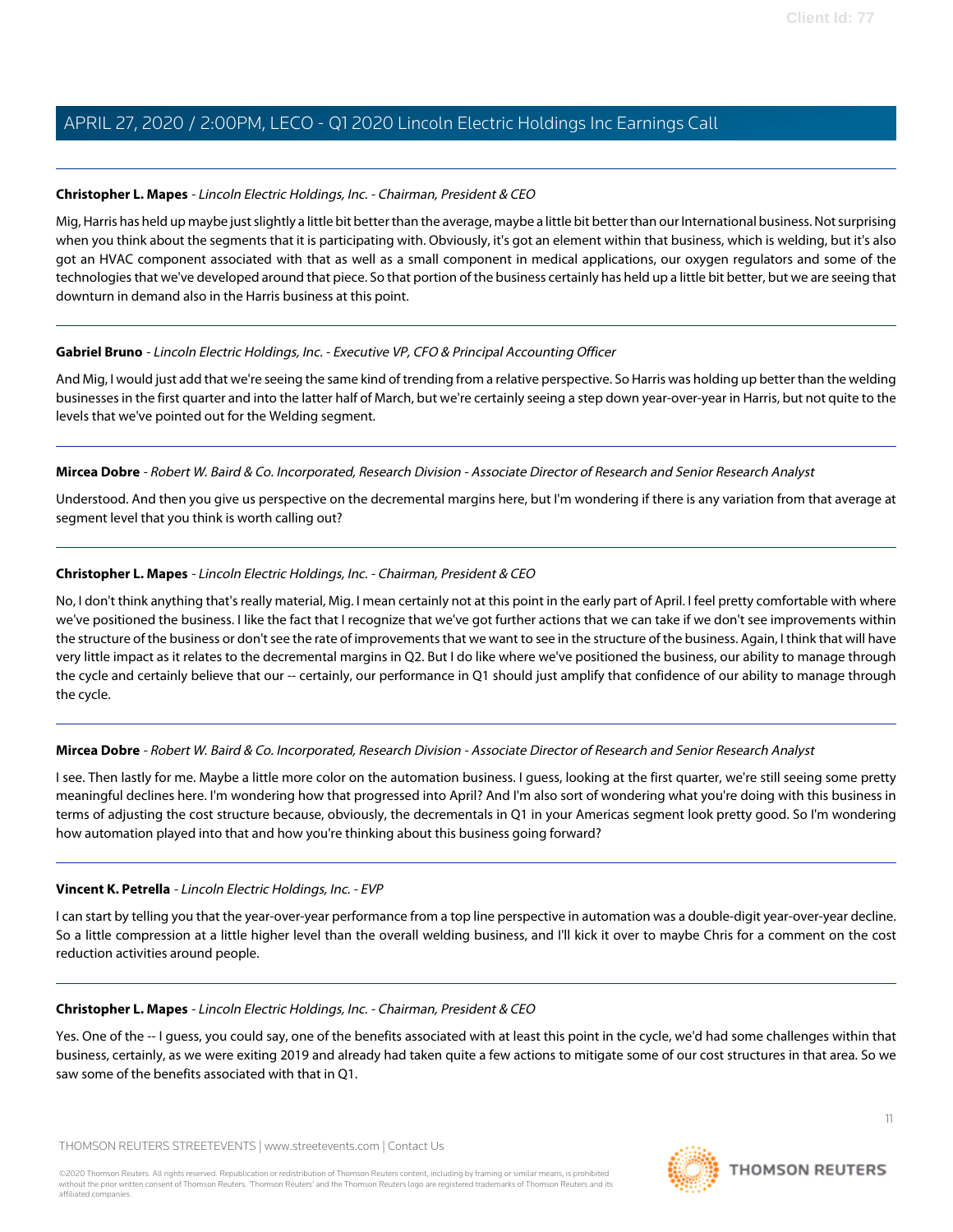The other thing I would share with you, Mig, is that because that order book tends to have a longer cycle associated with it than our core welding products, I wouldn't tell you that when I look at their order book, as a percentage basis, it's down anywhere near the level that we're seeing in the core business. Now the concern is, if capital investments become more materially impacted, they may be a lagger as it relates to what we're seeing from an order perspective, and it could be more challenged out there in the May-June time frame, and we may need to look at taking some other actions within that business. But that business performed relatively close to expected. The orders held up more favorable than the core business. And we'll continue to see and monitor our automation activity as we're moving through Q2 and into Q3.

Although I will tell you, I still have great confidence in our investments in automation and the continued expectation that we will continue to see people migrate more and more towards automated solutions as it relates to driving productivity and quality improvements in their businesses across the world and here in North America.

#### **Mircea Dobre** - Robert W. Baird & Co. Incorporated, Research Division - Associate Director of Research and Senior Research Analyst

But just to clarify, in terms of your cost savings actions, what you've done already and what you're contemplating going forward, is the automation business more or less impacted than the segment average?

#### **Vincent K. Petrella** - Lincoln Electric Holdings, Inc. - EVP

Right now, early on in this decline, automation has been more impacted than some of our other welding businesses.

#### **Operator**

<span id="page-11-0"></span>And our next question comes from the line of Chris Dankert with Longbow Research.

#### **Christopher M. Dankert** - Longbow Research LLC - Research Analyst

Just echo the hearty congrats to Vince, and welcome Gabe, certainly a dynamic task (inaudible) stepping into the role here. Obviously, you guys typically don't give a lot of granular detail by country, but just could we get a quick update on specifically China growth rate in the quarter and kind of what the EBIT loss might have been there in 1Q?

#### **Gabriel Bruno** - Lincoln Electric Holdings, Inc. - Executive VP, CFO & Principal Accounting Officer

You're breaking up. I don't know whether it's -- might be your phone because you're the first caller that we've had difficulty understanding. But I think I might have the gist of your question is what's happened in China on a year-over-year basis in top line and operating performance. And we would tell you that the year-over-year performance has stabilized. There was a rebound in March in that business as all of our manufacturing units became online again from being running in an erratic way during -- from the end of January into early March. So we would tell you that from a year-over-year perspective, relatively stable in both revenue and earnings from that part of our business.

#### **Christopher M. Dankert** - Longbow Research LLC - Research Analyst

Got it. Got it. And then just -- do you still expect a fairly even split in the cost saving between Americas and International with these new cost-out actions?

#### **Gabriel Bruno** - Lincoln Electric Holdings, Inc. - Executive VP, CFO & Principal Accounting Officer

Moved away. We can't make out -- I don't think anybody in the room understood that question.

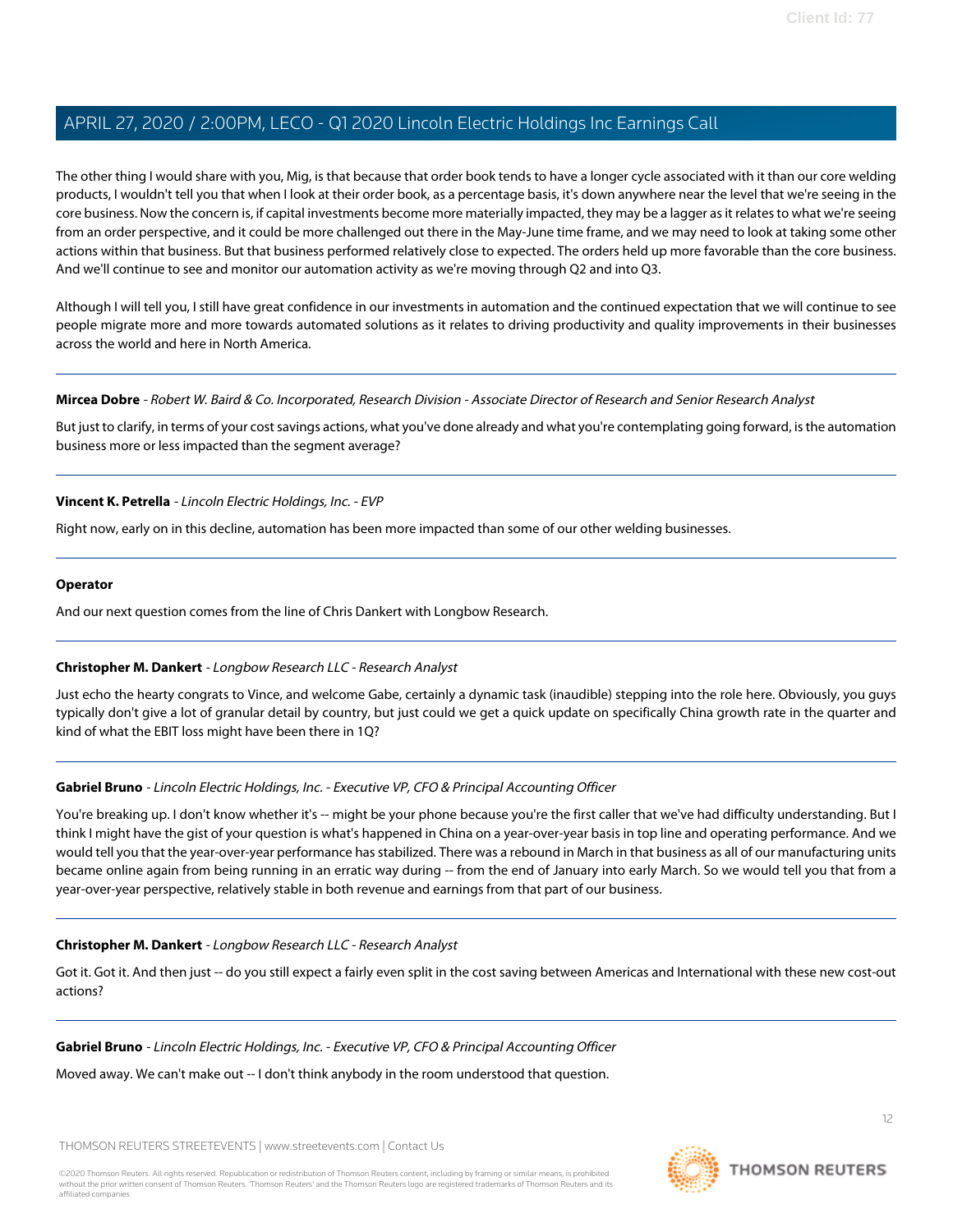**Christopher M. Dankert** - Longbow Research LLC - Research Analyst Previously, you had...

**Christopher L. Mapes** - Lincoln Electric Holdings, Inc. - Chairman, President & CEO

Yes, could you just give us the question again?

**Christopher M. Dankert** - Longbow Research LLC - Research Analyst

Sure. Sure.

**Gabriel Bruno** - Lincoln Electric Holdings, Inc. - Executive VP, CFO & Principal Accounting Officer

Why don't you --, Chris, could you just e-mail the question to Amanda, and then we'll move on and come back to your question?

**Christopher M. Dankert** - Longbow Research LLC - Research Analyst

Sounds good.

**Gabriel Bruno** - Lincoln Electric Holdings, Inc. - Executive VP, CFO & Principal Accounting Officer

If you have got any other questions, just e-mail and we'll respond before the end of this call.

**Christopher M. Dankert** - Longbow Research LLC - Research Analyst

Will do.

#### <span id="page-12-0"></span>**Operator**

So our next question comes from the line of Walter Liptak with Seaport.

**Walter Scott Liptak** - Seaport Global Securities LLC, Research Division - MD & Senior Industrials Analyst

I'll say congratulations to Vince too.

**Vincent K. Petrella** - Lincoln Electric Holdings, Inc. - EVP

Thank you.

**Walter Scott Liptak** - Seaport Global Securities LLC, Research Division - MD & Senior Industrials Analyst

I wondered if you could talk a little bit about the additives business? And that -- I thought it was going to be a big growth business for you. I wonder if you saw growth in the quarter? Or if it's declining, how much it's declining by?

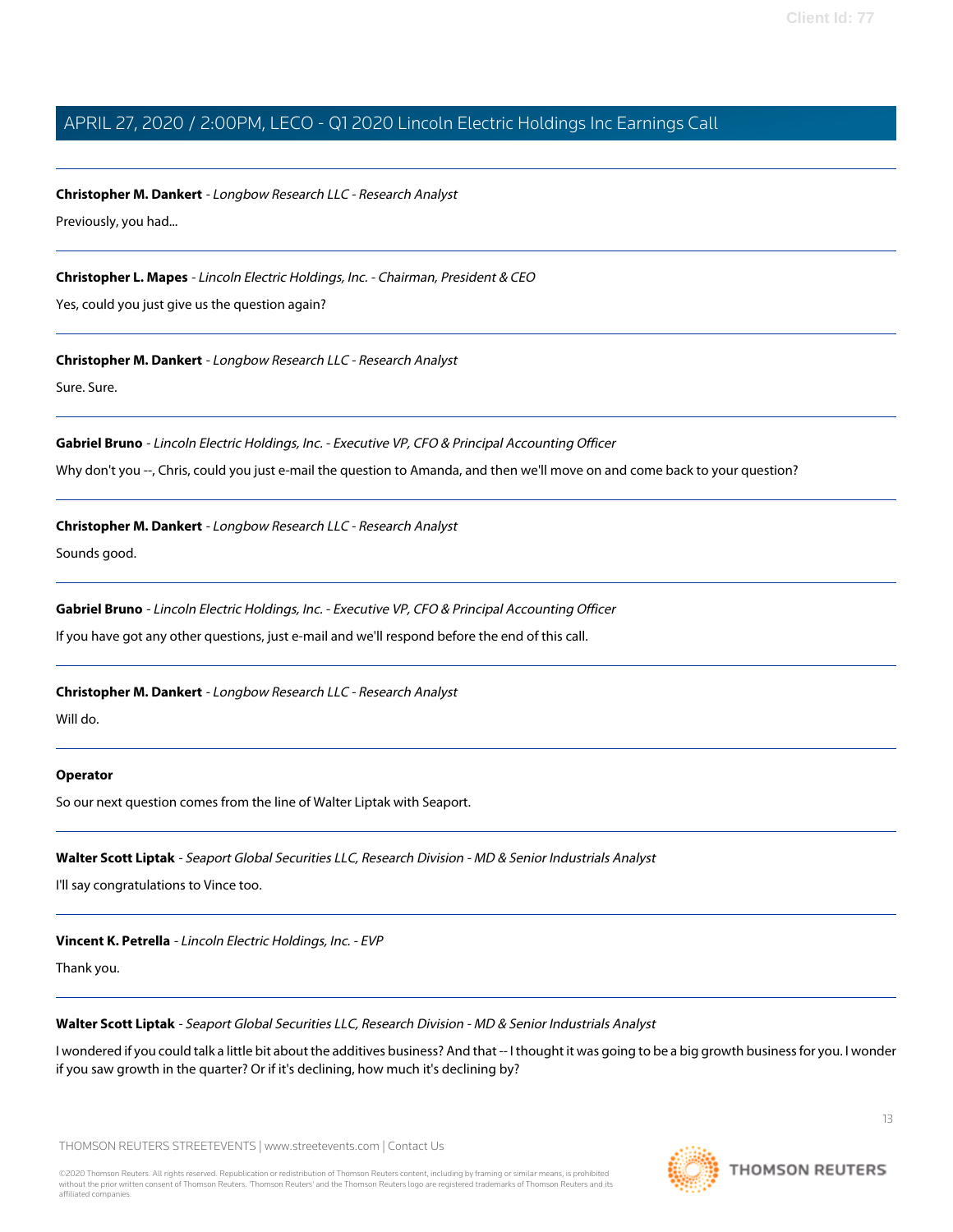#### **Christopher L. Mapes** - Lincoln Electric Holdings, Inc. - Chairman, President & CEO

Walter, we did not necessarily see the growth in the additive business in the quarter. I would tell you that we're continuing to invest in that area of the business. It's a long-term catalyst for us, but I would go as far as to tell you that even if we're successful in driving what we think we would drive from the business this year, it probably will not be material enough for us to call out from a revenue perspective. We continue to invest in the technologies. We've had a couple of articles that have been recently written and published about the technology that we're implementing here from a wire-based additive perspective. So it's progressing. But as you would expect, one of the challenges associated with the pandemic is, it's very important for us to have interaction with those engineers and customers and actually have them on our sites to be able to look at the parts and manufacture the parts. And all of that activity has been paused until we get beyond the stay-in-place orders that we have here in Ohio.

So we had stopped allowing visitors into our headquarters here in very early March. We're expecting to slowly start opening that up as we are exiting Q2, but I don't expect that we'll be able to have some of that activity here until the latter part of the second quarter. And that impacts not only our additive business, but other individuals that might be coming here for training or to talk to us about some of the solution activity we're driving. That's why in my prepared remarks, I'm so excited about our team's ability to be more agile in bringing those solutions to the customers through Webex and other types of technologies, those over 5,000 customer touch points that we had in Q1. We'll have to continue with that activity in Q2 until we can allow visitors back into some of our technical centers around the world as we're exiting Q2.

#### **Walter Scott Liptak** - Seaport Global Securities LLC, Research Division - MD & Senior Industrials Analyst

Okay. Got it. And if I could ask just kind of a follow-on. Just thinking about your own supply chain. It sounds like you didn't have it. You built some inventory that you didn't have any issues? And I wonder where you think you might have critical parts supply issues? And if you're doing anything to kind of shorten your supply chain?

#### **Christopher L. Mapes** - Lincoln Electric Holdings, Inc. - Chairman, President & CEO

Well, Walter, and I will tell you, in great deference and appreciation to our supply chain professionals around the world, I recognize that we had challenges, but we just found ways to manage through those challenges. And I can't say that supply chain had any material impact in the business in Q1. However, we recognize that as the global economy starts to reopen, and we start to see more of that activity, that there will continue to be challenges around supply chains. And that's why we've called that out as one of the risks associated with being able to see improvements in the demand as we're moving forward. But as it relates to Q1, our teams did a spectacular job. We managed through the issues that we had. And we just recognize that there could be challenges in front of us as the global economy starts to reengage.

#### <span id="page-13-0"></span>**Operator**

(Operator Instructions) Our next question comes from the line of Steve Barger with KeyBanc Capital.

#### **Robert Stephen Barger** - KeyBanc Capital Markets Inc., Research Division - MD and Equity Research Analyst

It's been good working with you, enjoy your retirement.

#### **Vincent K. Petrella** - Lincoln Electric Holdings, Inc. - EVP

Thank you. Same here.

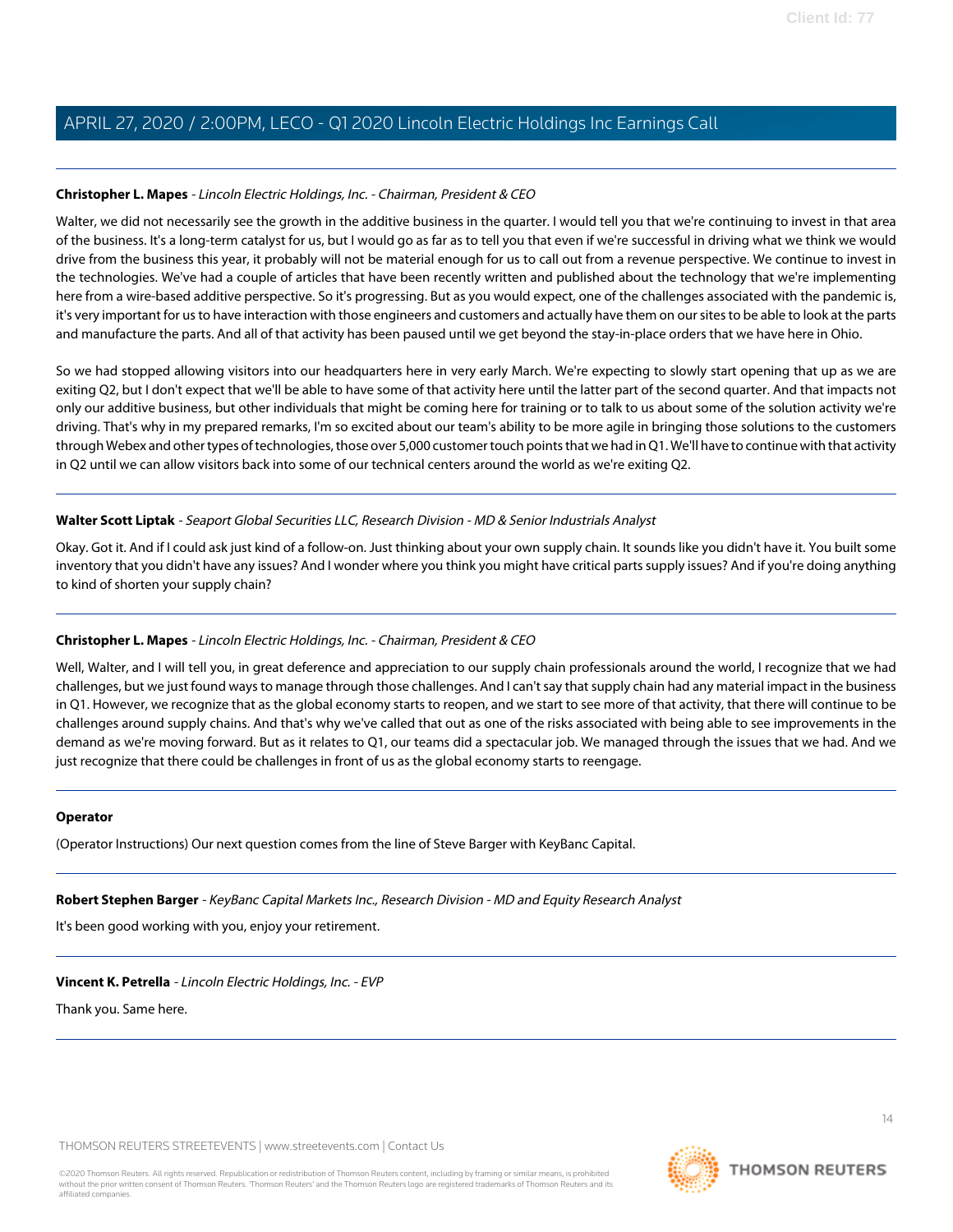#### **Robert Stephen Barger** - KeyBanc Capital Markets Inc., Research Division - MD and Equity Research Analyst

I'll follow up on the automation conversation. I know we're early in the virus-driven slowdown versus what we were already seeing last year in terms of things slowing down. But what is your team hearing from customers in terms of how automation fits into their cycle planning? Or how they're thinking about managing their own cost structure going forward, given what we've just been through with the coronavirus and tariffs before that?

#### **Christopher L. Mapes** - Lincoln Electric Holdings, Inc. - Chairman, President & CEO

Yes. I'll tell you, Steve, it's really a difficult question to give you much clarity to. I can tell you that as we were exiting Q1, many of the discussions and innovations that we were developing with customers in the automation space, they completed those discussions. And quite frankly, we had some of those matured orders. But I'll also tell you, we had a couple of projects where quite frankly the customers came back to us and said it was just too difficult for them to finish the evaluation and the discussions and decided to pause and said they would be coming back in, in Q2 and moving forward with those discussions. And I think that's what we're going to see over the next 2, 4, 5, 6 weeks as these businesses start to reengage and get started back up. But I still think that -- Steve, when I think about automation, I've got to go back to thinking about it from a structural perspective. And although we were seeing challenges associated with capital spending in 2019, and we made adjustments associated with that, we still feel very confident in automation and the structural improvements in industries that are made through automation and think that will be a really good piece of our business longer term. But I think we'll need to get through the next 30, 60, 90 days to see how some of the automation customers respond to the pandemic and respond to some of the challenges within their own business. But those organizations, especially those manufacturing organizations, are going to see a need to continue to drive productivity and quite frankly, at times, utilize automation to minimize employee requirements within their facilities. And I think the -- unfortunately, the challenges associated with the pandemic amplify those issues and certainly could be viewed as favorable for automation over the longer term.

#### **Robert Stephen Barger** - KeyBanc Capital Markets Inc., Research Division - MD and Equity Research Analyst

Yes. And I appreciate all the tough decisions around the necessary cost actions you've taken given the speed of the decline. But how are you talking to the team about service levels or taking market share if your competitors stumble or if, say, 3Q or 4Q is not as bad as feared at this point?

#### **Christopher L. Mapes** - Lincoln Electric Holdings, Inc. - Chairman, President & CEO

Yes. I'm glad you asked that question because we're having as many conversations internally about being commercially offensive as we are anything else within the business. So we decided globally that as we saw the pandemic started to migrate around the world that we would manufacture products. So we had essential businesses, we had employees, we had raw materials. We didn't hesitate. We manufactured key products. Our inventory levels are very healthy, and I like that. Because I believe, quite frankly, as some of these markets globally start to spring back, there could be competitors that have challenges. And Lincoln Electric is going to be there prepared to service those markets and customers. And our service levels have stayed very strong, our inventory position is very strong. And that's what companies should do when they've been conservative with their balance sheet and have an ability to be prepared to service the market. And we are not going to miss that opportunity. It's also why, Steve, as we entered into early Q2 and exiting Q1, that we didn't apply all of the cost reduction activities that could have been available to Lincoln Electric. We decided that we were phasing those in. Because if there is a quicker recovery, I want those individuals prepared to ready to respond to customers in the markets. So we think we're in a very good position. And I can assure you, our service levels will maintain a very high level of performance, especially in our International business, which struggled with some of those performance measures over the last 18 to 24 months. Certainly, they've been very strong in the last 6 to 8 months, and we'll continue that level of performance as we migrate through the pandemic.

#### **Operator**

Thank you. And I'm not showing any further questions at this time. So this concludes today's question-and-answer session. I would now like to turn the call back to Gabe Bruno, Chief Financial Officer, for closing remarks.